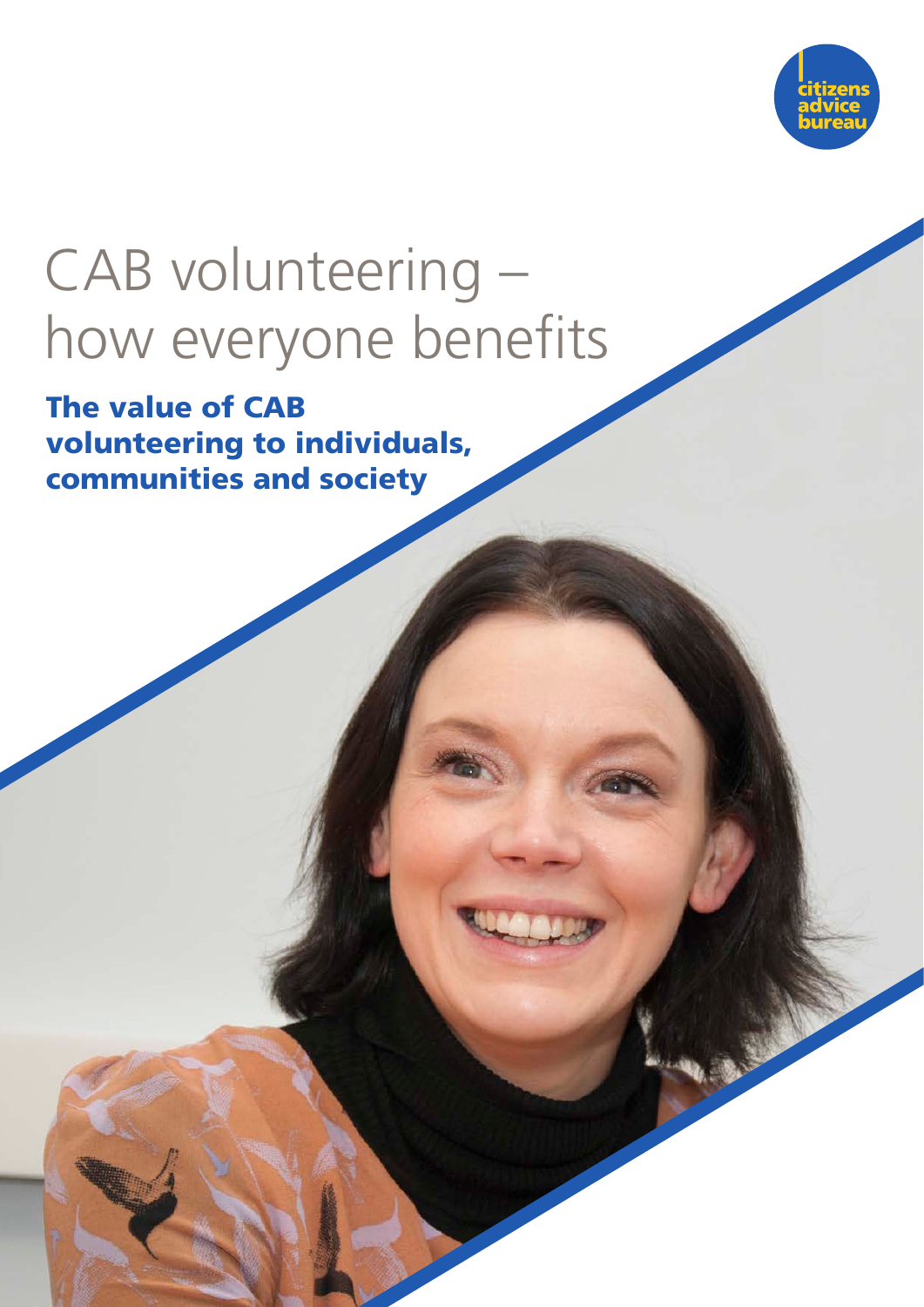

# Get involved – volunteer with CAB

**Make a difference in your community and volunteer in your local Citizens Advice Bureau (CAB).**

**We're the UK's largest advice charity and volunteers can enjoy a range of roles from giving advice to fundraising, administration, campaigning and trusteeship.**

Find out more: www.citizensadvice.org.uk/ join-us

**I had a fulfilling career in engineering, and used my experience gained with CAB to make a life-changing decision to pursue a career in social care and welfare rights in a local authority.** 

**I'm so grateful for the opportunity to be part of a wonderful organisation that sets the benchmark to enable change. CAB removes the boundaries so you can do as much or as little as you want to achieve, whatever goals you set yourself.** 

**Working at the sharp end within CAB, brought respect and knowledge that enabled me to influence working practices and service delivery within the local authority. Without the skills gained with CAB, this would have been impossible.** 





**9 in10 consider their bureau to be a constructive environment to develop themselves and their skills\***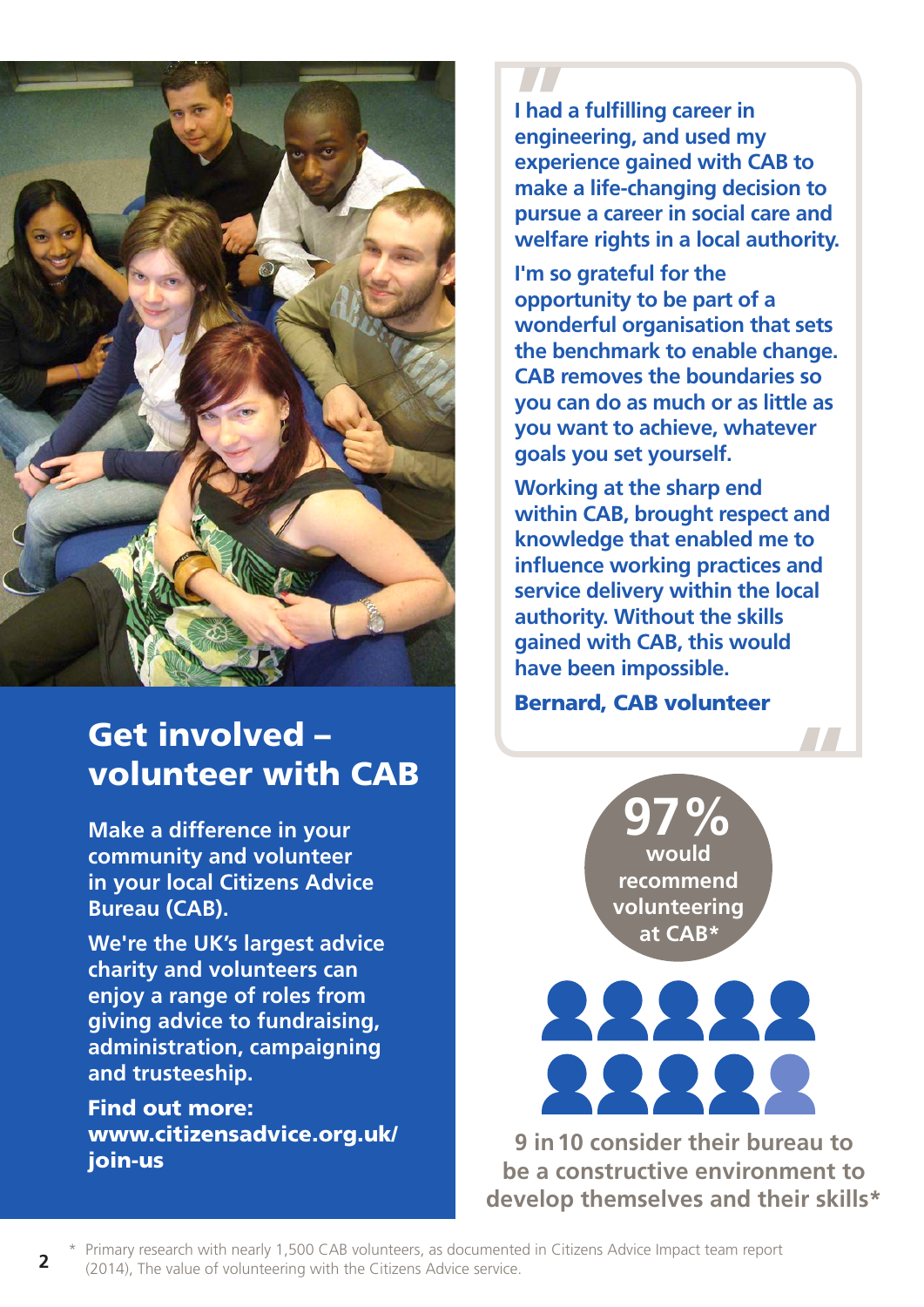# Foreword from Gillian Guy Chief Executive

**Bernard's story is a fantastic example of how beneficial volunteering for the Citizens Advice service can be for the individual, for the service itself and for society. It is just one of thousands of examples – we've been around for 75 years after all.** 

Based on evidence from almost 1,500 CAB volunteers, this report aims to tell the full story of the value of volunteering with the Citizens Advice service: for us as a service, for our volunteers, and our impact on communities and society as a result.

In 2012/13 we helped 2.1 million people to solve 6.6 million problems. To do so our 22,000 volunteers donated nearly 7 million hours to our service – that amounts to a contribution of £109 million worth of volunteering hours. Without this we would simply not be able to help as many people as we currently do.

But the value to society of CAB volunteering is even greater than this.

Our continual investment in our volunteers' development ensures our clients receive quality advice and support. It also has tangible benefits for volunteers and society, through happier, healthier and more productive citizens. These benefits are wide-ranging and interlinked, but we have explored four key broad areas in this report. They are skill development and employability; soft skills and resilience; health and wellbeing; and community cohesion and engagement.



© Ian Enness

This is the first in a series of reports that will explain the additional benefit provided to society through the way we deliver our services. There is no better place to start doing this than by reflecting on the impact of our volunteers, the individuals who give so much to make our service great.

As we look to the future to develop our services in order to be able to reach more people, our volunteers will remain an essential part of everything we do.

**Gillian Guy**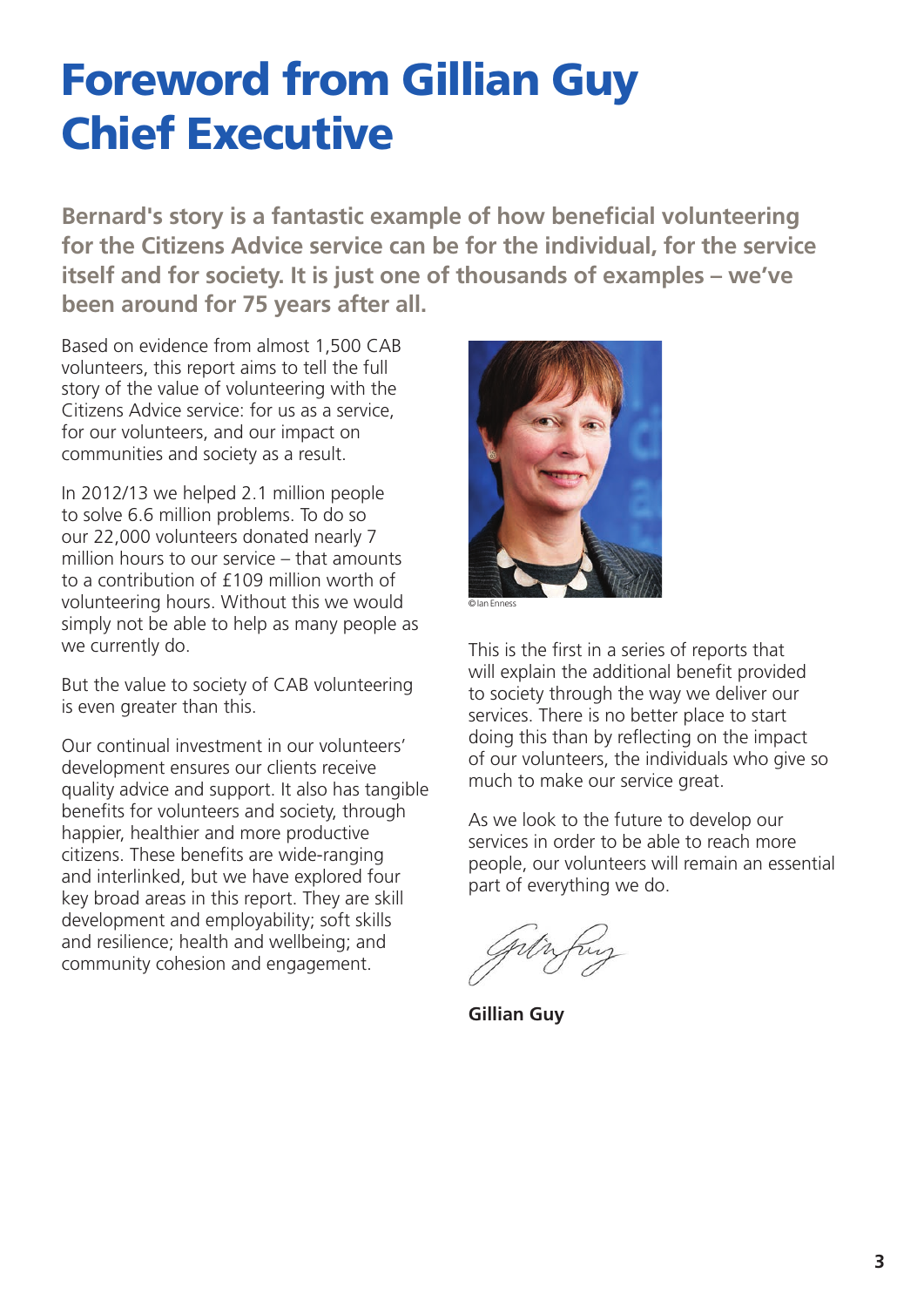# Volunteering in a Citizens Advice Bureau

Our volunteers come from a wide range of backgrounds, including young people, professionals who want to broaden their horizons and retired people who want to give something back – and we offer a range of support services to meet the needs of our disabled volunteers. Our commitment to value diversity and promote equality means we can encourage individuals who might not otherwise volunteer.

Volunteers are vital to the way we deliver our service, allowing us to reach many more people than if we were purely staff-run.2 They take on a range of roles from assessing and providing advice, supporting the running of bureaux, campaigning in the community and acting as trustees.

Each volunteer receives training and ongoing support specific to their role, including 2,800 volunteers undertaking CAB adviser training last year. The average initial cost of training and recruiting a volunteer is £2,800 with an ongoing annual  $cost$  of  $£1,700.3$  This investment of time and resources ensures that each volunteer is fully prepared for their role, and that our clients receive quality advice and support.



**21% of new volunteers are BAME1**

# **Investing in volunteer development has additional benefits for:**



- 1. Black, Asian and Minority Ethnic (BAME) volunteers. Citizens Advice Bureaux Characteristic Survey, 2012/13.
- 2. To provide a staff-run service for the equivalent provided last year would amount to £109 million worth of delivery hours, as well as the overhead costs applied as the ongoing cost of enabling volunteers.
- 3. The amount of time to train and invest in a volunteer's development depends on their role within bureaux. These averages are based on the investment in client-facing roles within bureaux, such as adviser, gateway assessor and support/administrative roles.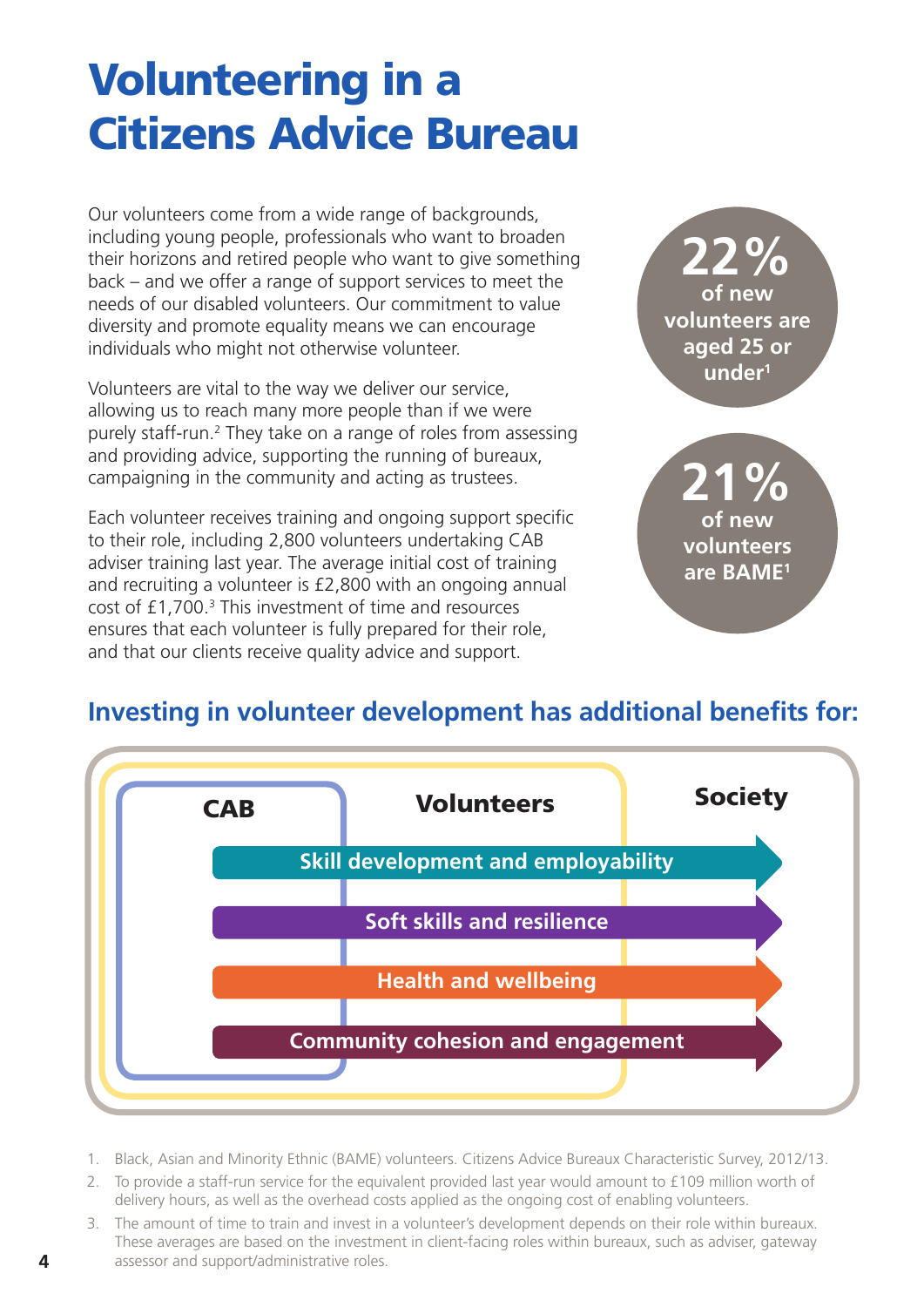# **Value of skill development and employability**



Playing an active contribution to the day-to-day running of a CAB can develop volunteers' practical skills, such as problem solving, communication and team work, as well as boost their confidence and belief in their abilities. This improves employability, presents career development opportunities, and can help those currently unemployed to move into work.

### **What does this mean for individuals, communities and society?**

CAB volunteering provides individuals with an opportunity they might not otherwise have had to develop their personal skills and abilities. For those in work, these skills are transferrable, increasing their employability and career options – 54 per cent of our employed volunteers state that they are using it to change or evaluate their career.\*

For those out of work, volunteering keeps them active and motivated, potentially countering negative impacts of unemployment on mental wellbeing – one in five jobseeker's allowance claimants experience a mental health disorder.4

Volunteering enables people to realise their potential, supporting priorities around increasing social mobility – 29 per cent of volunteers that left the CAB service did so for paid employment, education or training.<sup>5</sup> It also enables individuals to make an economic contribution to society, one which may be factored into future national Gross Domestic Product and productivity calculations.6

- 4. Department of Work and Pensions (2012), *Mental health in context: the national study of work-search and wellbeing.*
- 5. Citizens Advice Bureaux Characteristic Survey, 2012/13
- 6. Department of Work and Pensions and Cabinet Office (2013), *Wellbeing and Civil Society: Estimating the value of volunteering using subjective wellbeing data*.

**All our volunteers gain a 'practical skill' through volunteering\***



**9 in10 gain more than one 'practical skill' through volunteering\***



**4 in5 working volunteers believe their employability has increased\***



**8 in10 of our unemployed volunteers believe they are overcoming barriers to gaining employment\***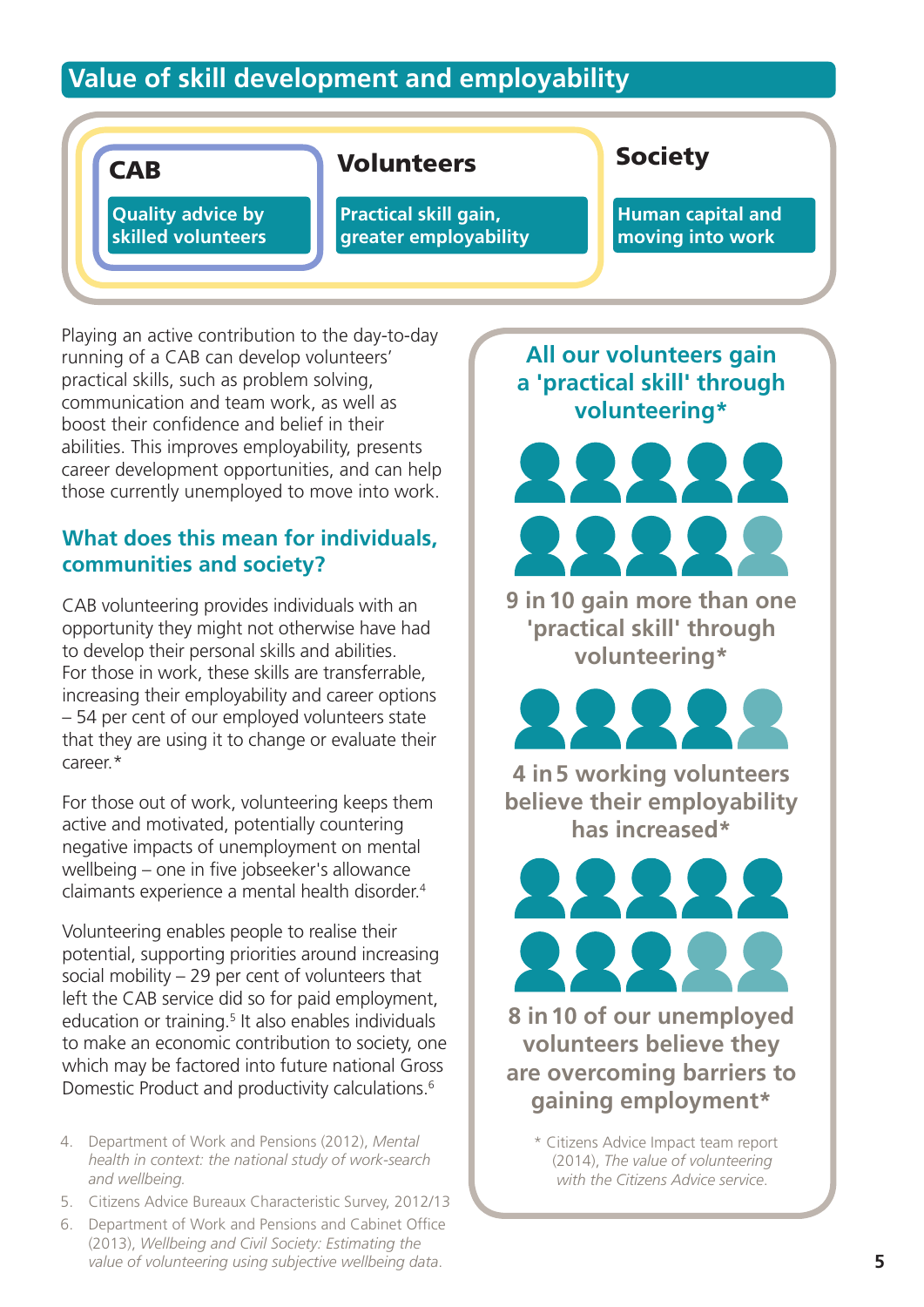# **Value of soft skills and resilience**



CAB volunteering can also develop an individual's softer skills, resilience and other personal attributes. This can have a positive impact on how people feel about themselves, how they respond to others and their capacity to manage life's challenges.

#### **What does this mean for individuals, communities and society?**

CAB volunteering has a positive impact on an individual's sense of self and how they feel about their life, ultimately improving their wellbeing. The benefits of this are hard to articulate, but have significant value – calculated by the Cabinet Office as worth  $£13,500$  per year.<sup>7</sup> An individual's wellbeing and resilience are closely linked<sup>8</sup> and volunteering positively impacts on both, likely improving an individual's quality of life both now and in the future. The wider benefits include happier, fulfilled and empowered individuals, who can contribute to society, and may potentially require less state support.

For retired individuals, CAB volunteering offers new opportunities, provides structure and a sense of purpose, helping them feel involved in society, all highlighted as vital to personal wellbeing.<sup>9</sup> Ensuring that retired people are mentally and physically active also has wider reaching benefits to society, including reducing the NHS provision needed to cope with an aging population.10

- 7. Department of Work and Pensions and Cabinet Office (2013), *Wellbeing and Civil Society: Estimating the value of volunteering using subjective wellbeing data*.
- 8. Young Foundation (2012), *The Wellbeing and Resilience Paradox*.
- 9. Royal Voluntary Service (2012), *The impact of volunteering on wellbeing in later life*.

**6**

10. Young Foundation (2012), *One Hundred and Not Out: Resilience and Active Aging*.

**4 in5 gained confidence through volunteering\***

**9 in10 have increased sense of purpose and self-esteem\***

**These benefits are particularly crucial for retired individuals:**

> **All of our retired volunteers believe it keeps them mentally active\***

### **Over half say that they feel less at risk of social isolation\***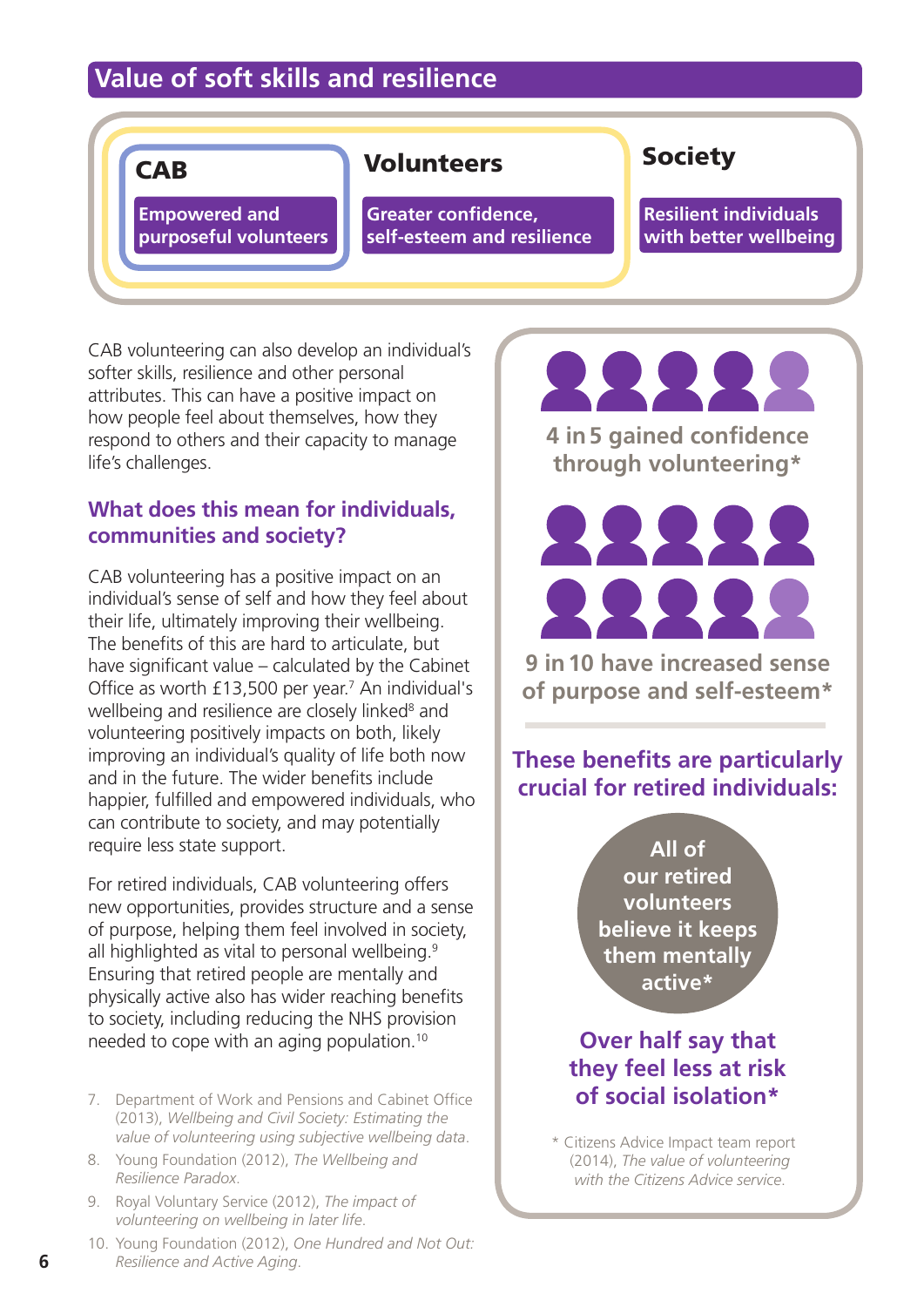# **Value of health and wellbeing**



Improving individuals' wellbeing and quality of life can in turn positively affect their health. This is true both for those with underlying health conditions, and those without. Our findings show that CAB volunteers experience tangible benefits, such as reduction in stress. This demonstrates the link between volunteering and health, which previous external studies have concluded.<sup>11</sup>

#### **What does this mean for individuals, communities and society?**

Improved health and wellbeing has a significant impact on volunteers' lives. Being regularly overstressed can lead to serious mental and physical health issues, therefore reducing stress levels is beneficial for both the individual and society.

Ensuring that disabled people have the opportunity to volunteer can help to remove barriers to employment, by providing the chance to gain new skills and play an active role in the community.

In the UK, one in four people have a mental health condition, including anxiety and depression.12 Volunteering positively impacts on how people feel about themselves and their confidence in their capabilities, including managing their condition. Improving self-sufficiency and wellbeing makes people more productive – one in two feel able to work more effectively\* – and also reduces the need for NHS provision.<sup>13</sup>

**3 in 5 say volunteering has made them feel less stressed\***



**3 in4 who identified as having a mental health condition felt better able to manage their condition\***



**4 in5 believe volunteering had a positive effect on their physical or mental health\***

- 11. Institute for Volunteering Research (2011), *Volunteering and health: evidence of impact and implications for policy and practice*.
- 12. Mental Health Foundation, accessed February 2014: www.mentalhealth.org.uk/helpinformation/mental-health-statistics
- 13. Greater London Authority (2014), *London Mental Health: the invisible costs of mental ill health*.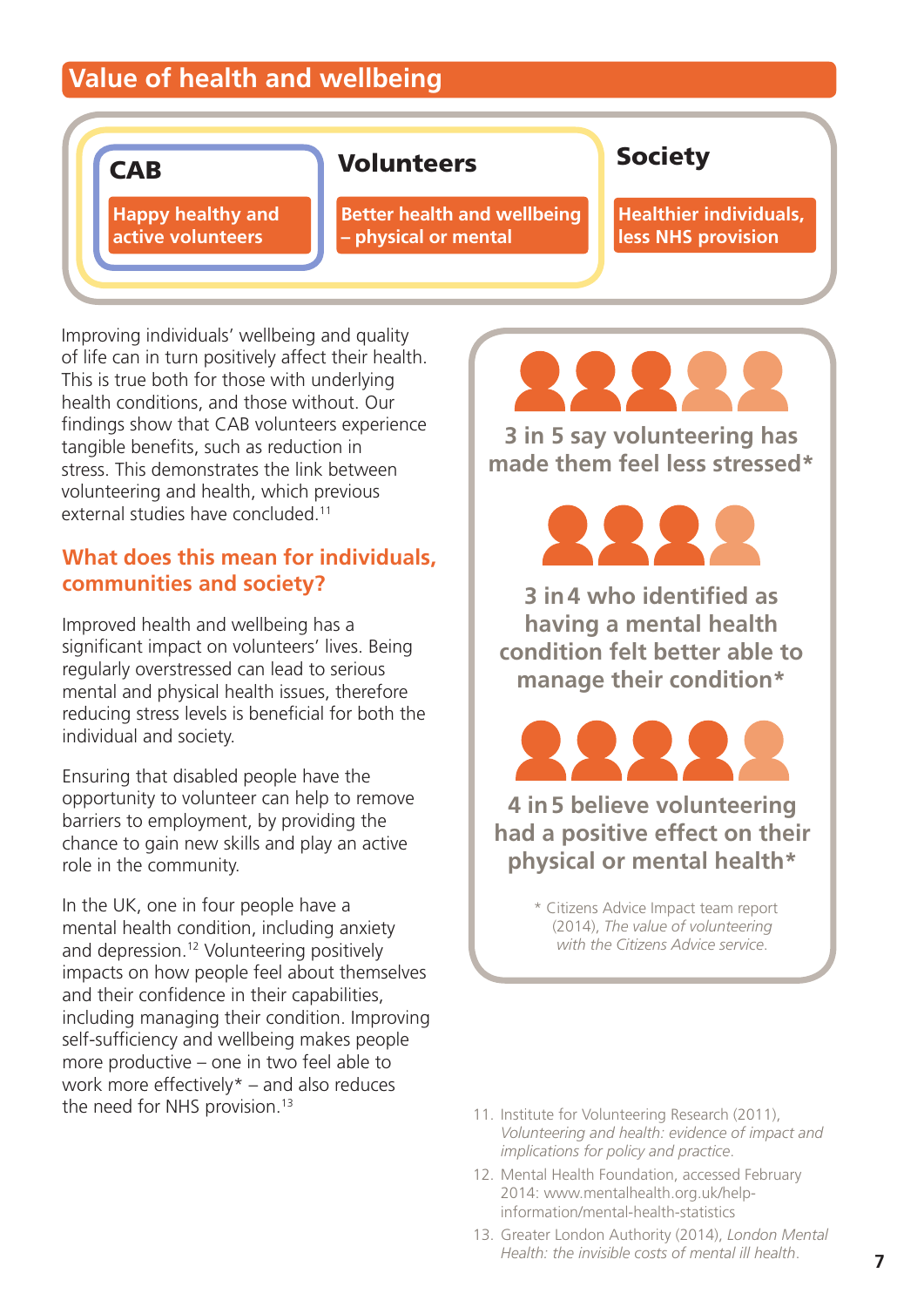## **Value of community cohesion and engagement**



CAB volunteering does not just have an impact on individuals, it benefits their communities too. Our volunteers are local people, and through volunteering, they increase their knowledge about community issues and build relationships with their locality. This creates stronger communities, with engaged and active members, and more social action.

#### **What does this mean for individuals, communities and society?**

CAB volunteers feel more engaged with their community since volunteering. This supports the findings in the government-run Citizenship Survey<sup>14</sup> of the positive role that volunteering plays in bringing individuals closer to their local area, ultimately creating stronger, more inclusive communities.

Through improved local knowledge, CAB volunteers have a greater awareness of the issues affecting their community and how to tackle them. There is a wider impact too: some volunteers may go on to volunteer with other organisations, using their CAB experience and training for further good use. We also know that many volunteers help family and friends deal with their issues, and this type of informal advice-giving is particularly important in less affluent areas.<sup>15</sup>

CAB volunteers also report that they are better informed about national issues\*, creating a more politically and socially-aware population. All of these benefits reflect the Government's commitment to promoting community participation and social action, and building united communities.16



**9 in10 volunteers gained knowledge of local issues and felt more engaged with their community\***



**4 in 5 feel better equipped to volunteer in other capacities within their communities\***



**9 in 10 feel better equipped and empowered to deal with issues in their lives – with 4 in 5 also helping friends and families\***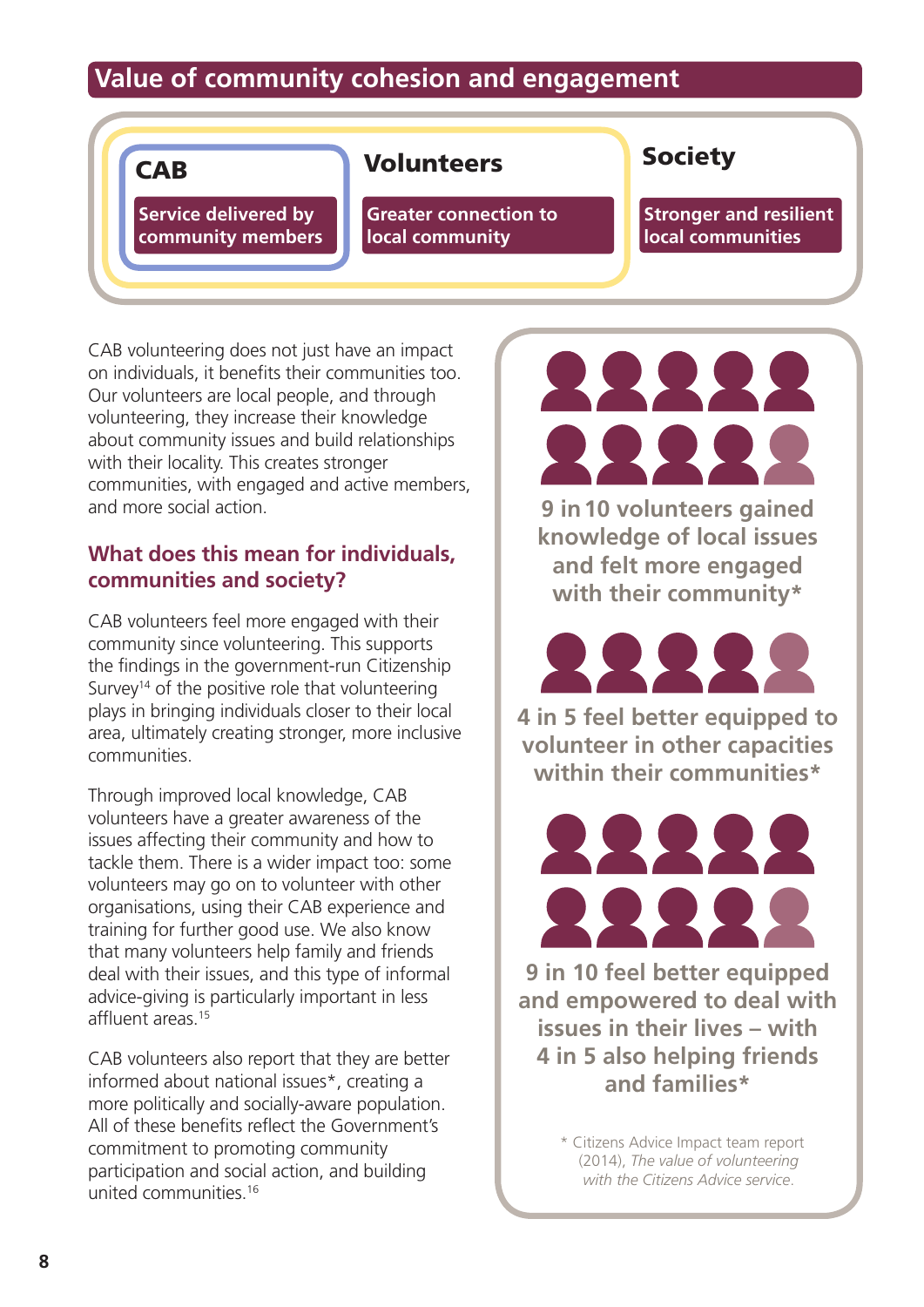# **Value of trusteeship**

CAB Volunteers Society

**Strategic direction, governance and experience** **New experiences, skills and development** 

**Well-led services for the whole community**

Trustees have overall legal responsibility for a charity, ensuring that it is doing the job that it was established to do. There are 3,000 volunteer trustees across the service, who draw on their skills and experience to provide overall strategic direction. The experience of being a CAB trustee may therefore provide distinct benefits to volunteers. This includes the chance to take on new responsibilities, develop their skills and play an active role in their community.

#### **What does this mean for individuals, communities and society?**

Through trusteeship, volunteers can learn new skills, and get the chance to develop and use existing ones in new ways. They can gain hands-on experience in how an organisation works, and take on a position that requires leadership and responsibility. This can boost employability and provide opportunities for career advancement, as well as the chance to give something back to their community.

Trustees bring their expertise – from operational management and networks to relationship building and financial accounts – to lead the direction of each charity. They ensure that every CAB is acting on the right issues within their community, and that CAB services are actively supporting local people, all of which is beneficial to society.



**3 in 4 have improved strategic management / decision-making abilities\***

**4 in 5 report feeling more confident in their own abilities because of their volunteer position\***



### **7 in10 have more experience representing an organisation and networking\***

- 14. Citizenship Survey, accessed March 2014: http:// webarchive.nationalarchives.gov.uk/20120919132719/ www.communities.gov.uk/communities/research/citizenshipsurvey
- 15. Legal Services Research Centre research, including LSRC (2010), *Knowledge, capability and the experience of rights problems, outlines the importance of individuals' social sphere when asking for advice*.
- 16. Department of Communities and Local Government priorities for community and society include 'promoting social action: encouraging and empowering people to play a more active part in society' and 'bring people together in strong, united communities'. Accessed February 2014: www.gov.uk/government/ policies?topics%5B%5D=community-and-society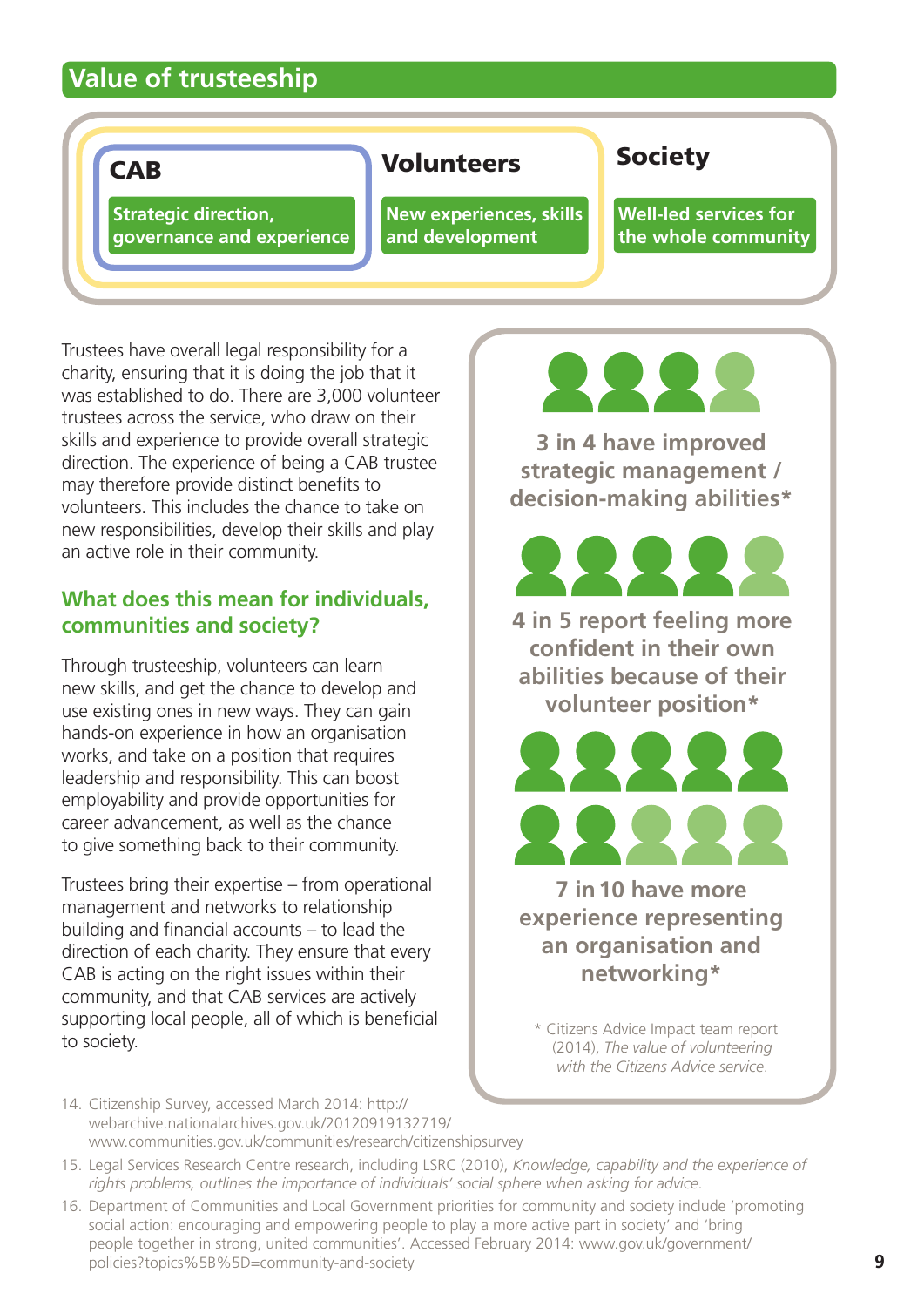# CAB social value

The positive impact of volunteering is one aspect of the additional value provided to society through the way we deliver CAB services. This is our social value. It also covers our support for local communities and how we benefit society.

#### Social value to volunteers

Through training and investment, our partnership with volunteers enables them to make a huge contribution to the CAB service. In turn, volunteers benefit from gaining new skills and personal development, better wellbeing and community engagement. These positive effects on individuals' lives have additional value for society, through the advantages and savings associated with happier, healthier and more productive members of the community.

### Social value to communities

Each CAB plays an integral role in supporting and strengthening its local community. We provide a service that meets local needs and reaches out to a diverse and broad client base. We support and strengthen other community-focused organisations, partnering with them to share our insight and best support local people. We also use our extensive knowledge to be an advocate for the local area, mobilising and connecting people with their community. We are a local service, working with local people, for the benefit of the community.

#### Social value to society

By providing advice and improving policy and practice, we benefit society. Our advice has a positive impact on the health and wellbeing of our clients, reducing stress and anxiety, preventing relationship breakdown, promoting employment and empowering people to make wider positive changes to their lives. We make public services more

effective through referral relationships and by sharing our insight with local and national partners to solve joint problems. Our unique and extensive knowledge of the issues that affect our clients' lives, enable us to voice these at a local or national level. This benefits more than just our immediate client base by making society fairer. In addition to our campaigning, we empower individuals and communities to engage with society, and make a difference to the issues that matter.



These aspects of our social value overlap, benefiting and enabling each other, and are underpinned by the local and national structure of the Citizens Advice service. Our established brand makes us a household name; clients access a well-known and trusted service, local bureaux can contribute to and benefit from a national infrastructure, and stakeholders recognise our wealth of insight and expertise.

Citizens Advice is undertaking research to better understand and evidence our social value. Our research with volunteers is the first part of this, and we will be shortly looking into our value to communities and society in more detail.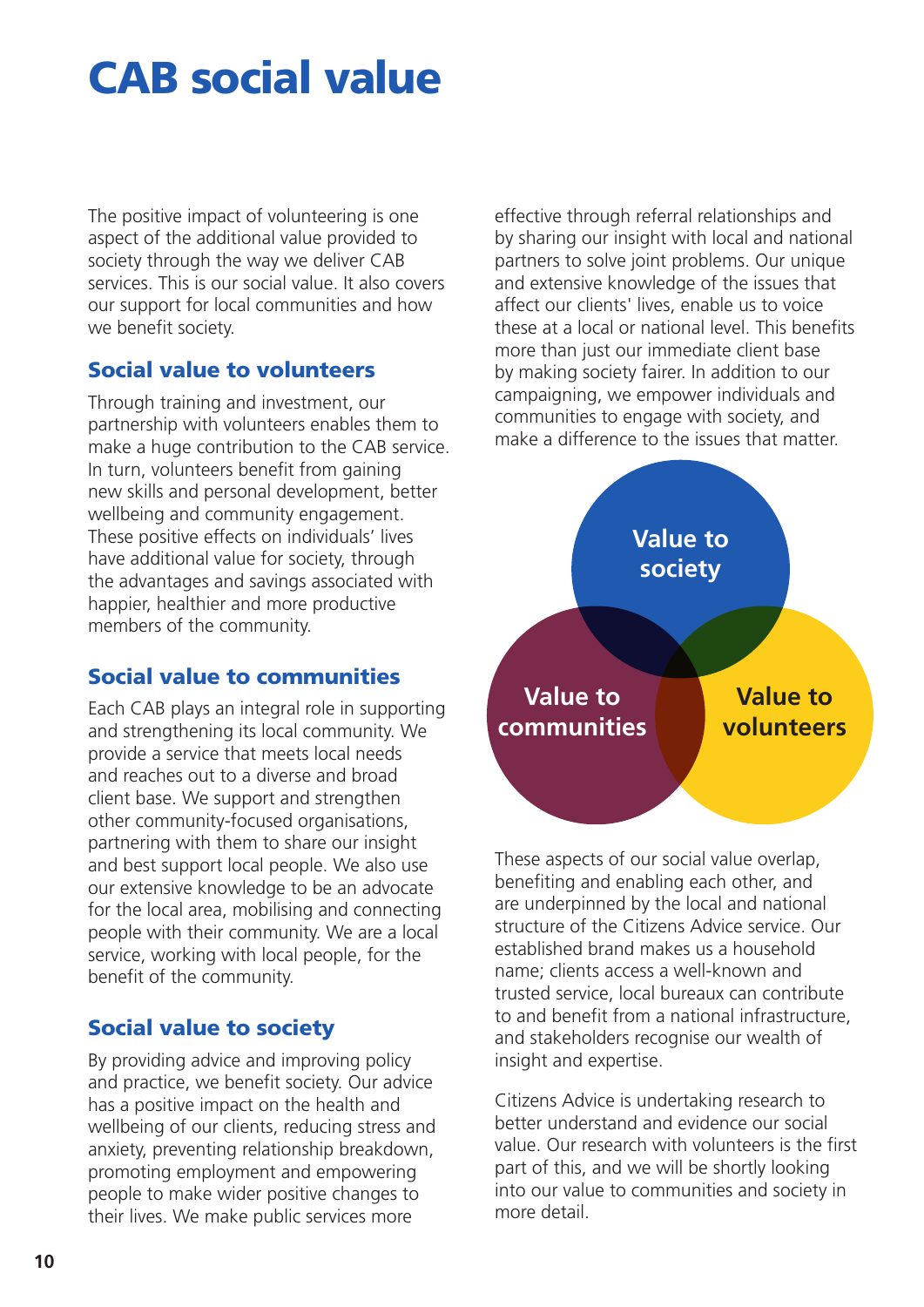# What our volunteers say

**Volunteering for CAB has helped me develop skills that I didn't know I had, make some long lasting friendships, and satisfy a need to feel a useful member of society.** 

**I can sincerely say that my work for CAB was an incredible experience, and it made me so very happy making others happy.** 

**Client cases are endlessly interesting, and keep me mentally active.** 

**As a bonus I feel that after a great life, I am able to put something back.**

**'It keeps me in touch with social issues that would have passed me by without the weekly face-to-face contact with people who need help.**